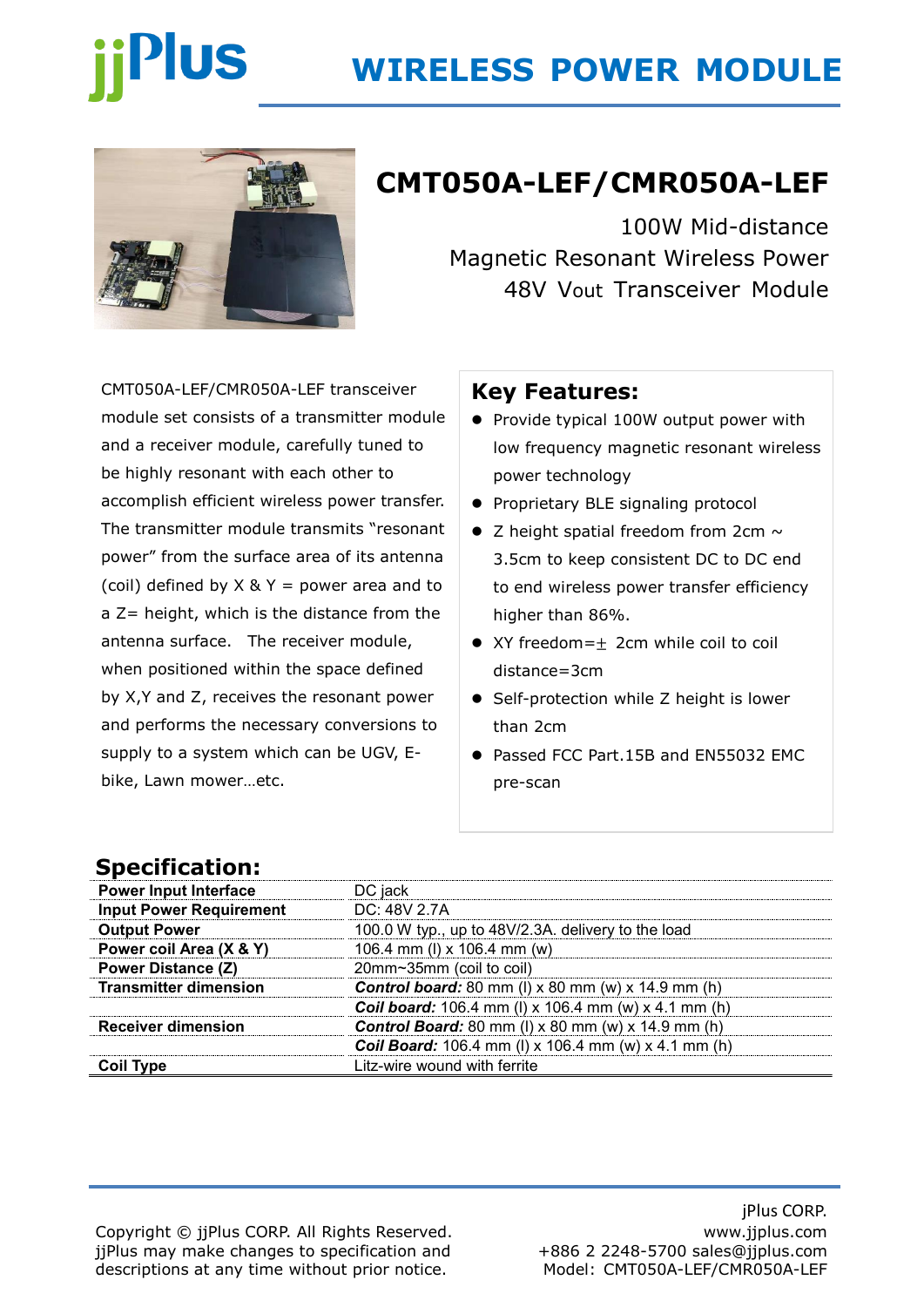

## **Electrical Specification:**

| <b>Characteristics</b>             | <b>Condition</b>                       | Min. | Typ. | Max. | <b>Units</b> |
|------------------------------------|----------------------------------------|------|------|------|--------------|
| Input voltage                      |                                        | 46   | 48   | 50   | Volt         |
| <b>Rated input current</b>         |                                        |      |      | 2.7  | Amp          |
| <b>PRU Output</b>                  |                                        |      | 100  | 110  | Watt         |
| <b>Operating Frequency</b>         |                                        |      | 125  |      | <b>KHz</b>   |
| (Centered)                         | System DC-DC efficiency<br>(PTU & PRU) |      | 87   |      | %            |
|                                    | PRU efficiency                         |      | 90   |      | %            |
| <b>Over Power Protection</b>       |                                        |      | TBD  |      | Watt         |
| <b>Over Temperature protection</b> |                                        |      |      | 90   | °C           |

## **Environmental Specification:**

#### ⚫ **Operating Condition:**

| Temperature range: | $-20^{\circ}$ C ~ +50 $^{\circ}$ C |
|--------------------|------------------------------------|
| Humidity:          | $10\%$ ~ 90 %                      |

#### ⚫ **Storage Condition:**

| Temperature range: | $-40^{\circ}$ C ~ +70 $^{\circ}$ C |
|--------------------|------------------------------------|
| Humidity:          | $10\%$ ~ 90 %                      |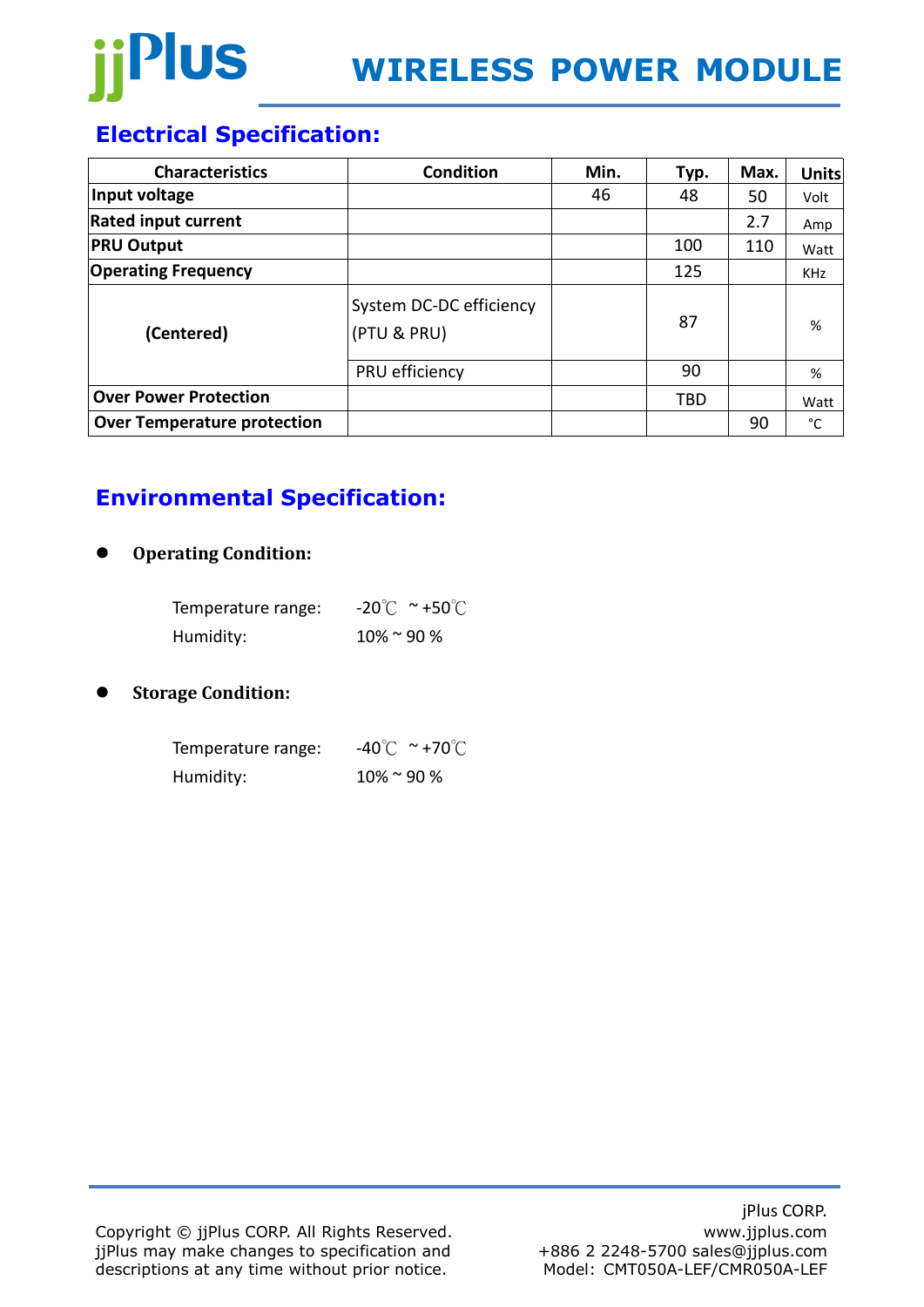

# **WIRELESS POWER MODULE**

# **Mechanical Specification:**<br>**PTU Control Board Dimension**



**PRU Control Board Dimension** 80 mm (I) x 80 mm (w) x 14.9 mm (h) **TERRITE** 80mm $14.9$ 80mm

**PTU Coil Board Dimension** 106.4 mm (l) x 106.4 mm (w) x 4.1 mm (h)



Copyright © jjPlus CORP. All Rights Reserved. jjPlus may make changes to specification and descriptions at any time without prior notice.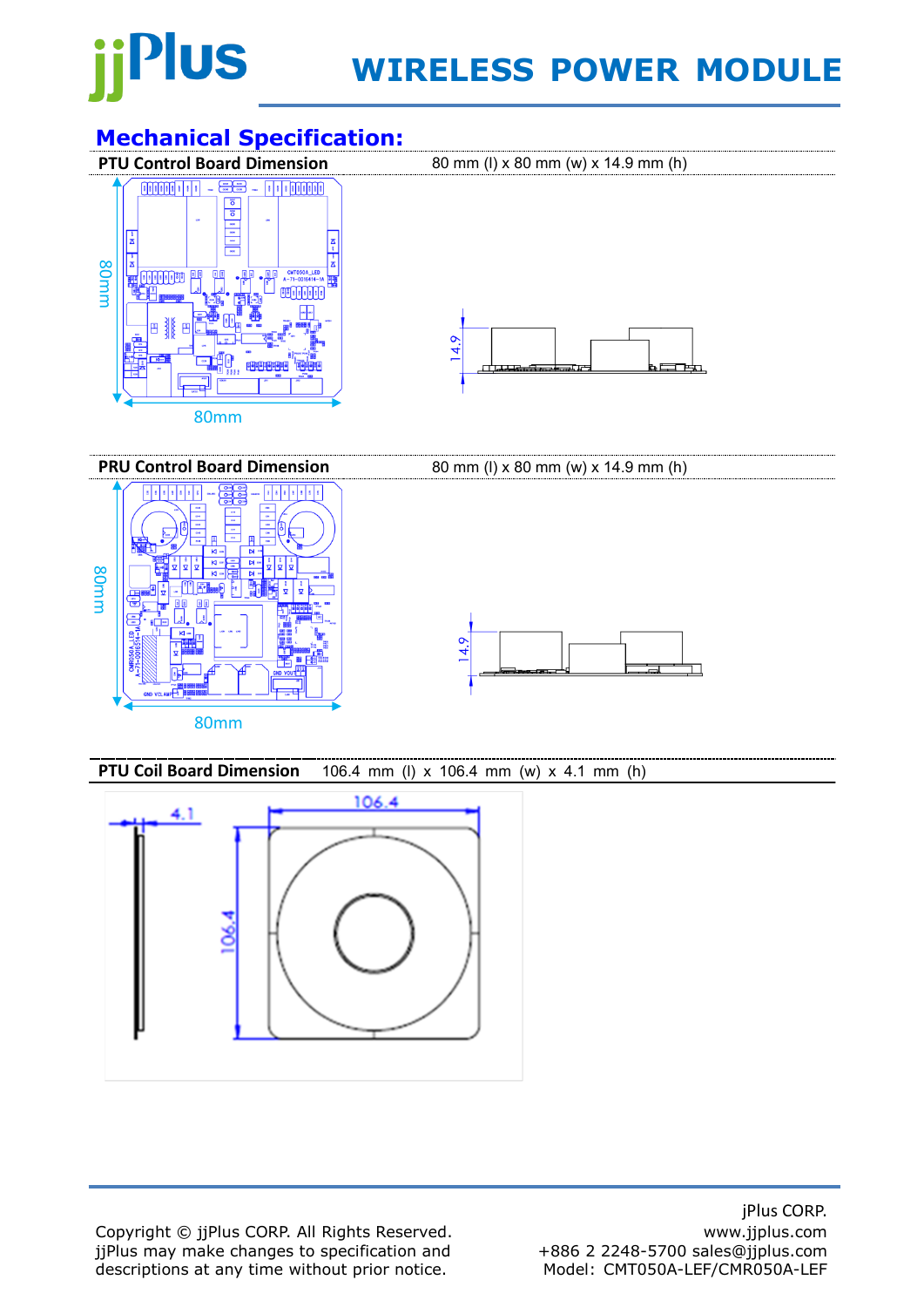

# **WIRELESS POWER MODULE**

**PRU Coil Board Dimension** 106.4 mm (l) x 106.4 mm (w) x 4.1 mm (h)



### **Top View**



Copyright © jjPlus CORP. All Rights Reserved. jjPlus may make changes to specification and descriptions at any time without prior notice.

jPlus CORP. www.jjplus.com +886 2 2248-5700 sales@jjplus.com Model: CMT050A-LEF/CMR050A-LEF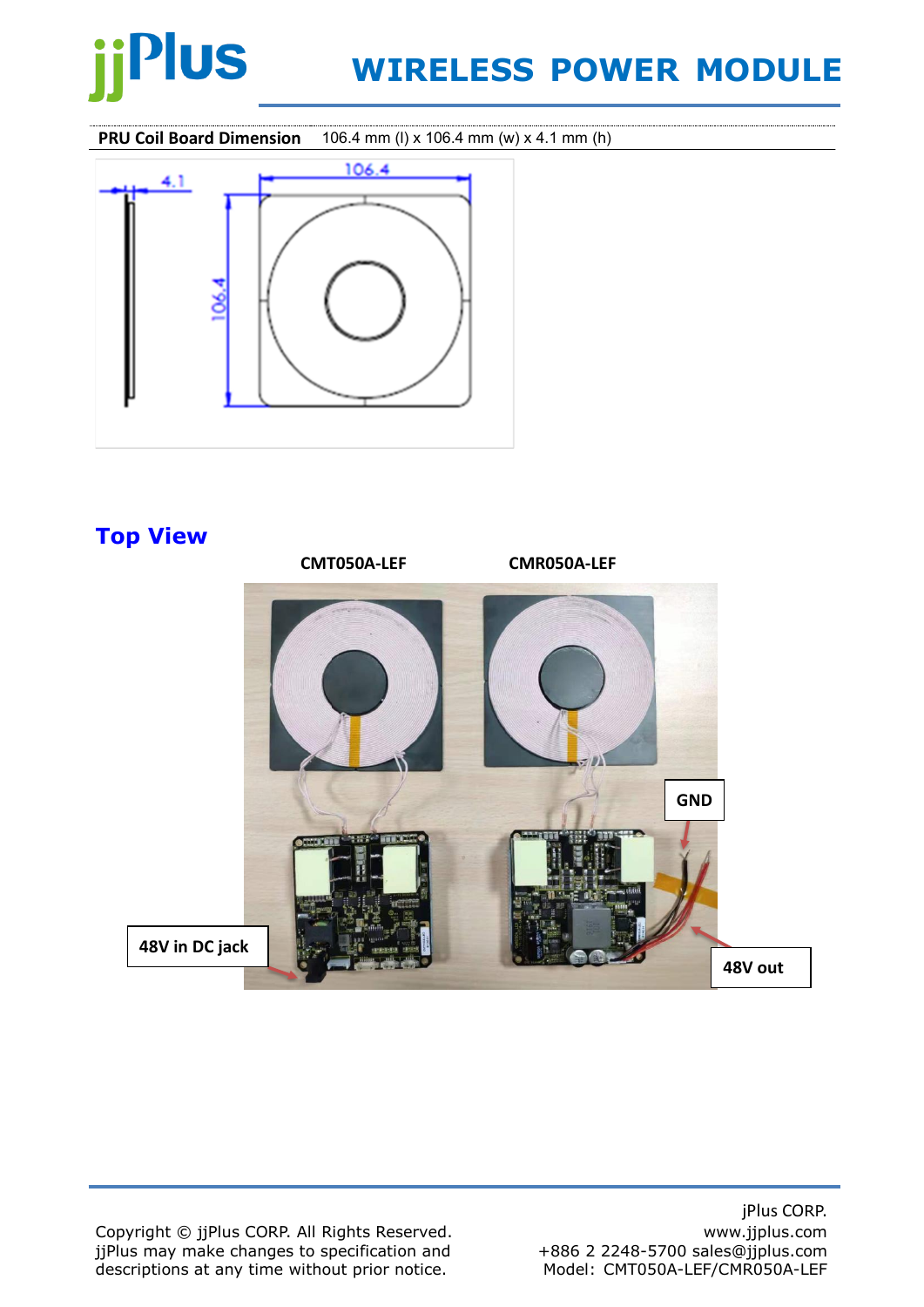

# **WIRELESS POWER MODULE**

### **Bottom View**



### **Operating scenario (Coil to coil distance = 2cm~3.5cm)**



Copyright © jjPlus CORP. All Rights Reserved. jjPlus may make changes to specification and descriptions at any time without prior notice.